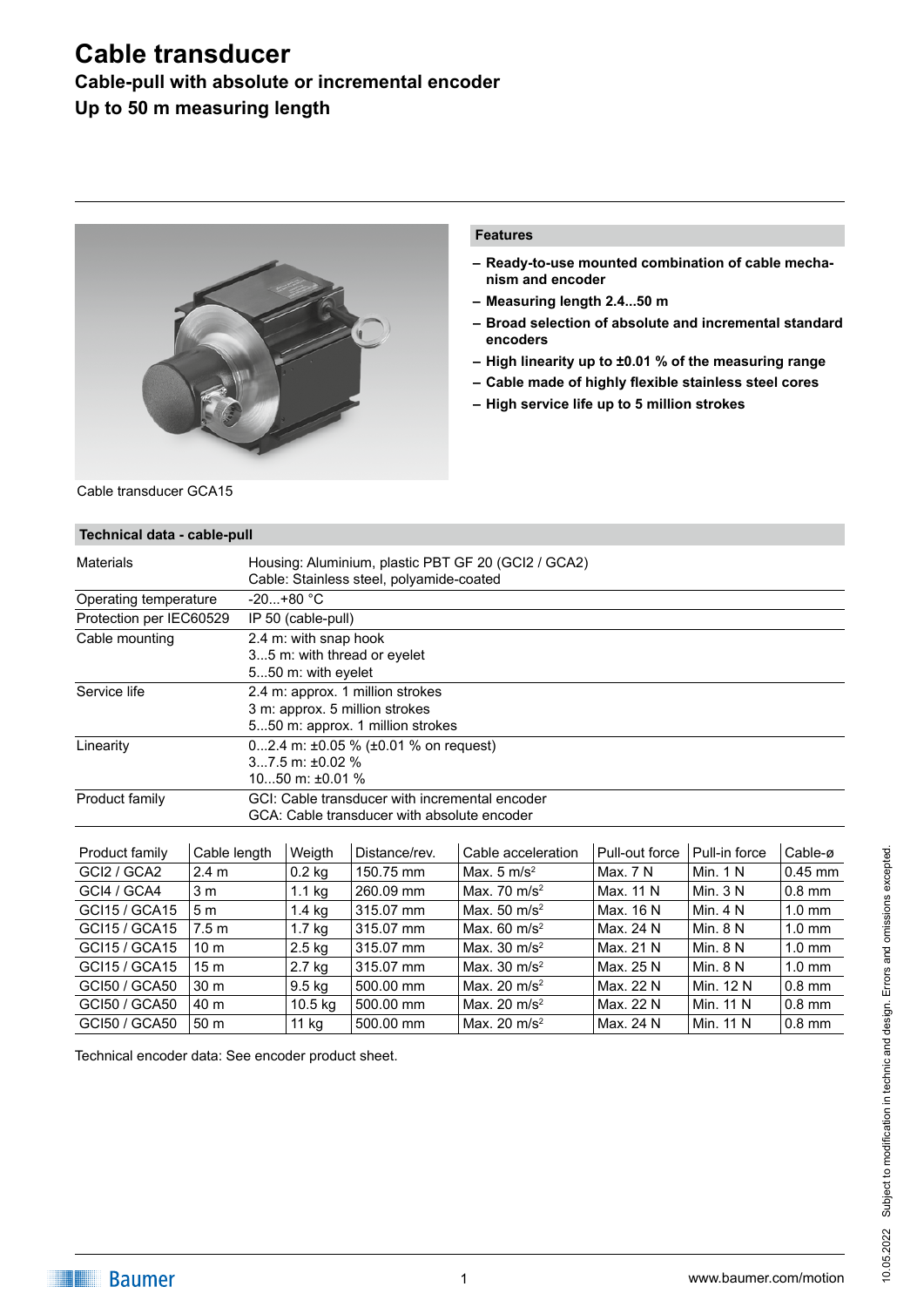### **Cable-pull with absolute or incremental encoder Up to 50 m measuring length**

#### **Ordering part number**

The respective ordering part number is defined after receipt of order (combination of encoder and cable-pull).

Example: GCA15-GM401.E26 = cable-pull with 15 m cable length combined with absolute encoder GM401.120A102 (SSI, gray code, 12x12 bit, 10...30 VDC).

#### **Accessories**







Z 119.065 Idler for cable thickness 0.8...1 mm



Z 119.067 Idler for cable thickness max. 0.5 mm





#### **The appropriate encoder for system solutions**

All current encoder designs with 58 mm housing offered in our wide range on absolute and incremental encoders are compatible to the cable-pull of your choice.

#### **Incremental encoders (GCI)**

– Impulse numbers up to 65.536 pulses/turn – Interfaces: HTL/TTL

#### **Absolute encoders (GCA)**

- Resolution max. 31 bit
- Programmable (e.g.: rotation direction)

These absolute encoders can be varied with all current fieldbus interfaces:





**IN Baumer**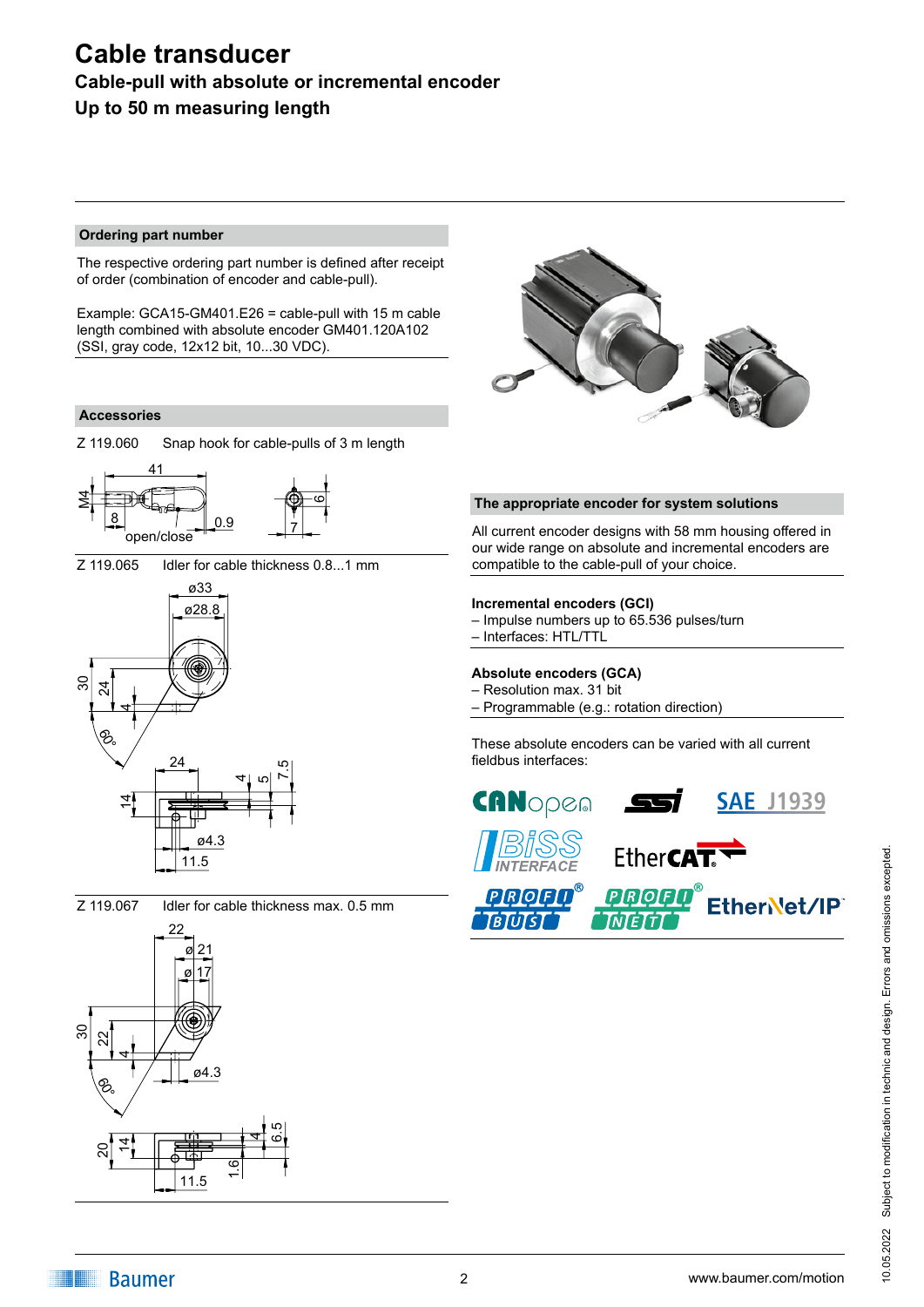**Cable-pull with absolute or incremental encoder**

**Up to 50 m measuring length**

#### **Dimensions**



**GCI2/GCA2 – without encoder, measuring length 2.4 m – with snap hook**

*¡*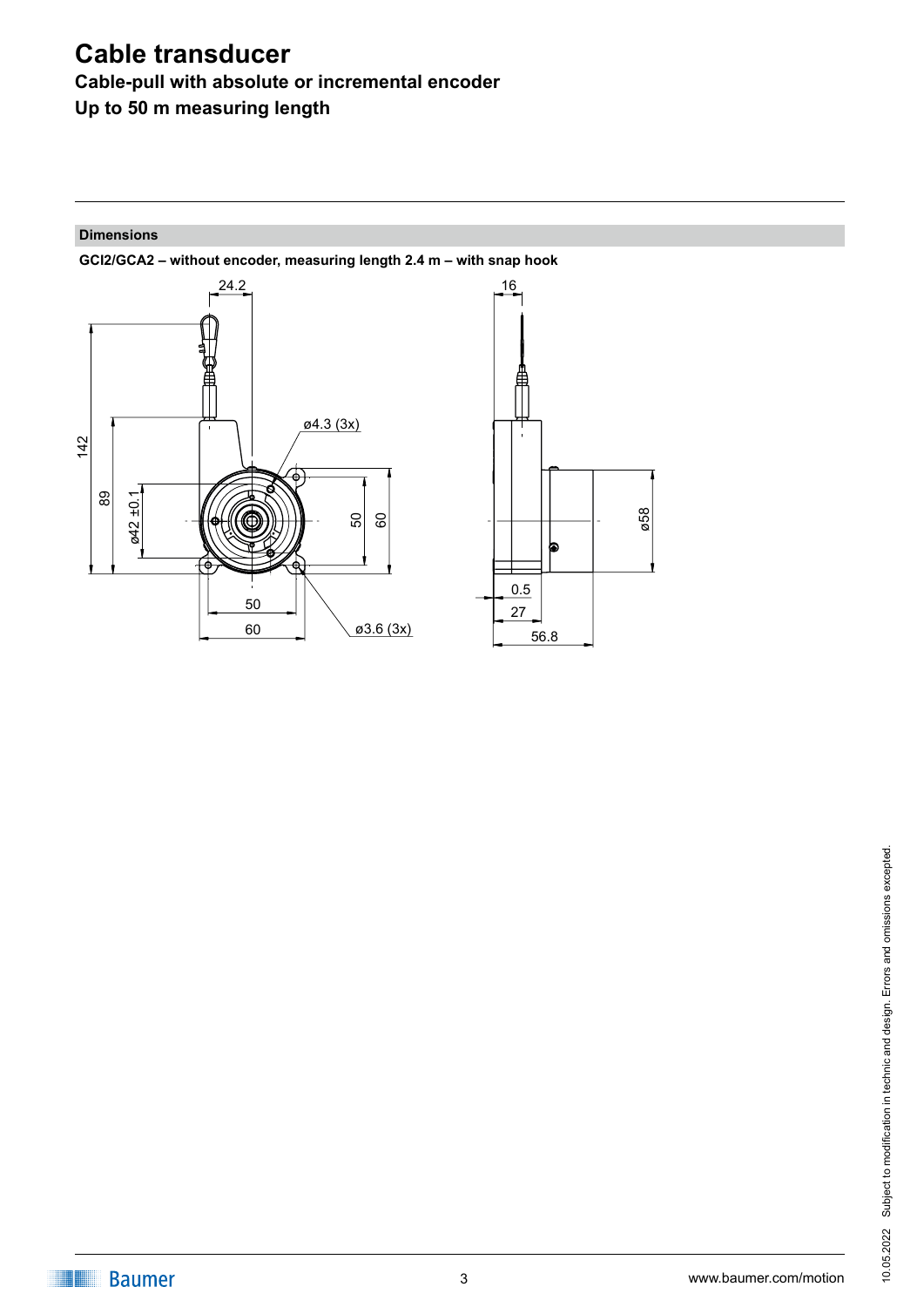# **Cable-pull with absolute or incremental encoder**

**Up to 50 m measuring length**

#### **Dimensions**

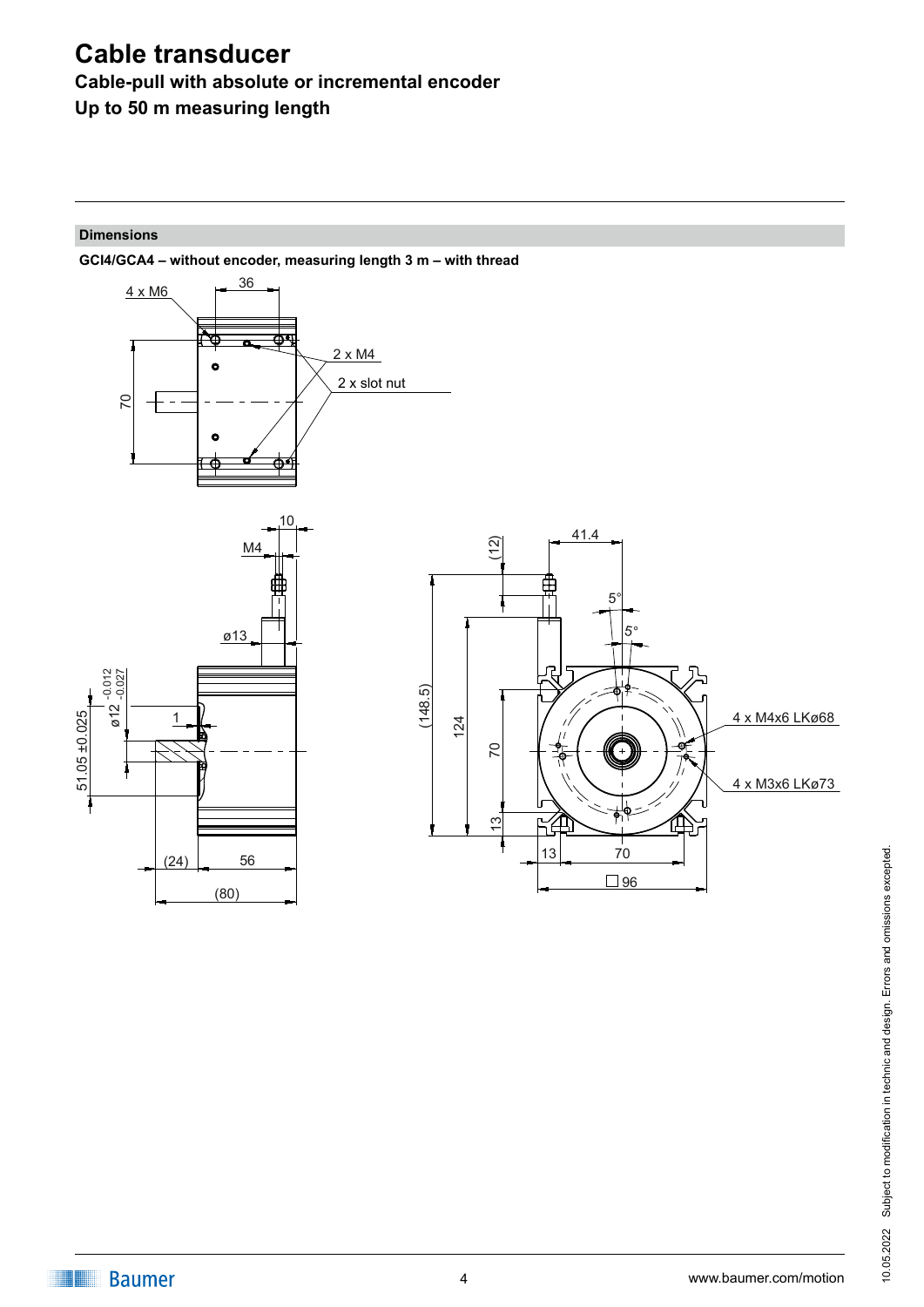## **Cable-pull with absolute or incremental encoder**

**Up to 50 m measuring length**

### **Dimensions**

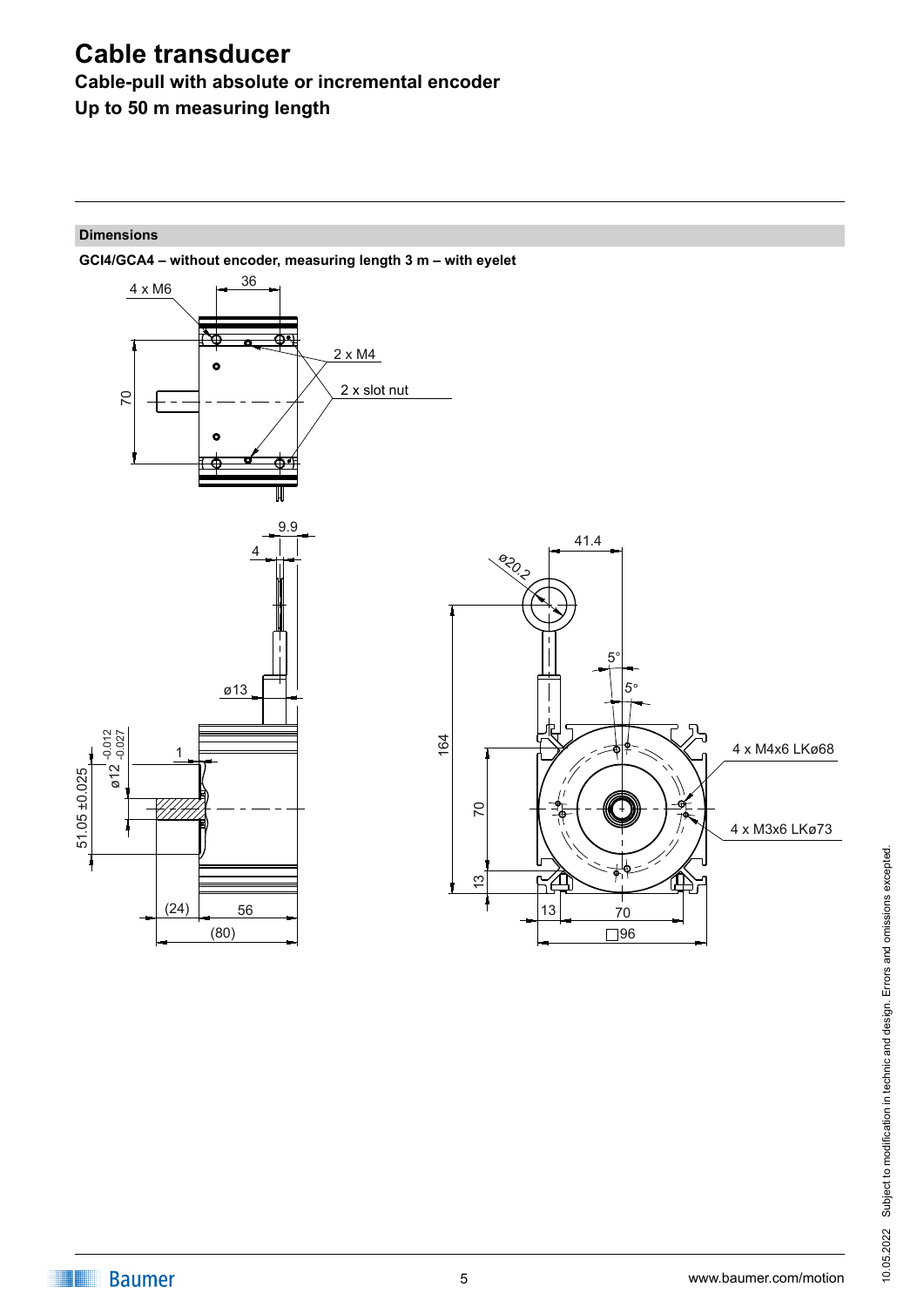**Cable-pull with absolute or incremental encoder**

**Up to 50 m measuring length**

#### **Dimensions**



**GCI15/GCA15 – without encoder, measuring length 5, 7.5, 10 or 15 m – with eyelet**



M6 are included in delivery



10.05.2022 Subject to modification in technic and design. Errors and omissions excepted. Subject to modification in technic and design. Errors and omissions excepted. 10.05.2022